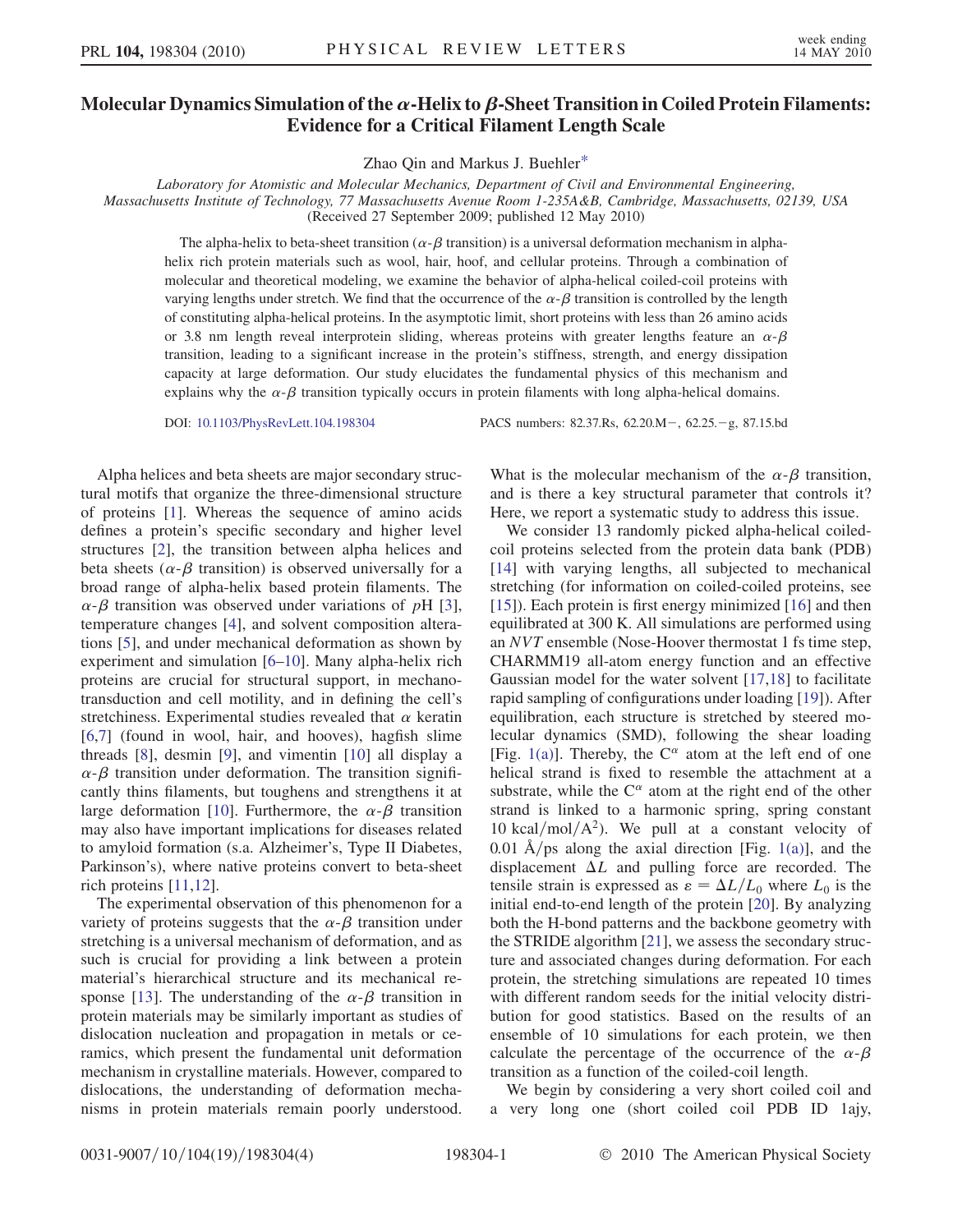

<span id="page-1-0"></span>FIG. 1 (color online). Model for studying the strength of coiled-coil proteins under shear loading. (a) Upper: Schematic of the structure and loading condition of the coiled-coil  $(AA =$ amino acid residue). Lower: Example molecular structure of the 2B segment in the vimentin protein (PDB ID 1gk4). (b) Forcestrain behavior of two coiled-coil proteins with different lengths (PDB ID 1gk4, where the modulus in the L region is 0.3 GPa average diameter 2.4 nm, and in the E region reaches 8.9 GPa average diameter 1.1 nm; PDB ID 1 ajy, short). The shaded area reflects the energy dissipated during unfolding. (c) Dissipated energy during the entire stretching process, for coiled-coil proteins with different lengths.

 $L_0 \approx 2.6$  nm, long coiled coil 1gk4,  $L_0 \approx 11.5$  nm). In the short coiled coil, we see that the stretching force remains at short coiled coil, we see that the stretching force remains at a low value [Fig. [1\(b\)](#page-1-0)], where the maximum force approaches 200 pN at 55% strain as the two helical strands slide against each other [Fig.  $2(a)$ ]. We observe that only a few amino acids close to the ends of the protein domain are unfolded during the simulation [Fig.  $2(c)$ ]. In the long coiled coil, even though all simulation parameters are identical, the force-strain relation shows a dramatically different behavior compared with the short one, and now displays four phases [Fig. [1\(b\)](#page-1-0)]. First, we find a linear rise [phase  $(L)$ ] towards a plateau at 200 pN [phase  $(P1)$ ]. At the end of phase  $(P1)$ , we observe a regime with significant stiffening [phase  $(E)$ ], followed by another, bumpier plateau phase (P2) at relatively large force levels close to 1500 pN. A structural analysis in Fig. [2\(d\)](#page-1-1) suggests that the secondary structure remains intact within phase  $(L)$ , indicating that the protein undergoes solely elastic deformation below 15% strain (no H-bond rupture). The snapshots shown in Fig.  $2(b)$  reveal that within phase  $(P1)$ , each strand twists as it unravels, and that groups of H bonds along the alpha-helix rupture, causing a sudden unfolding of helical turns. (Up until this point, the coiled coil behaves similarly as myosin  $[22,23]$  $[22,23]$ .) Phase  $(E)$  begins at force levels of 360 pN, but the force increases to more than 1000 pN at strains beyond 150%. In phase (P2), a large number of beta sheets have formed, and an increase in the strain leads to the sliding of the two strands against one another, at a force level  $\approx$ 1500 pN (1200–1800 pN;<br>fluctuations due to the stretching runture and rehinding fluctuations due to the stretching, rupture, and rebinding



<span id="page-1-1"></span>FIG. 2 (color online). Simulation snapshots of two coiled-coil proteins under shear (proteins with PDB ID 1ajy [(a), (c)] and 1gk4 [(b), (d)]). (a) and (b) Structure under applied strain during stretching of the proteins (H bonds are shown as dashed lines). (c) and (d) Number of amino acids associated with alpha-helix and beta-sheet secondary structures as a function of strain. (e) Structure spectrum for structure of the protein 1gk4 under stretching. (f) Structure spectrum of the protein 1gk4 during equilibration. The color bar distinguishes 7 structures: Alpha helix (AH), 3–10 helix (3H), Phi helix (PH), Isolated bridge (IB), Coil (C), Turn (T), beta sheet (BS).

of the H bonds in the sheared beta-sheet segments resembling a stick-slip motion). We note that this force level agrees with the strength of natural beta sheets reported earlier [\[24\]](#page-3-24). The much greater shear resistance is due to the fact that beta sheets in shear display a significantly larger strength [\[24](#page-3-24)[–26\]](#page-3-25) than alpha-helical proteins [\[22,](#page-3-22)[27\]](#page-3-26). Phase (P2) lasts until 325%, where the structure is completely detached. Figure [2\(e\)](#page-1-1) shows an analysis of the secondary structure as a function of strain, providing additional details into structural changes. This transformation of the secondary structure from an alpha-helix to a betasheet rich structure resembles the  $\alpha$ - $\beta$  transition observed in experiments.

We record the unloading  $F$ - $\varepsilon$  curve after the  $\alpha$ - $\beta$  transition has occurred. To achieve this, we begin from the configuration obtained at a strain of 180%, and subsequently relax the applied force to zero, then set the two ends free and equilibrate the structure. During 350 ns equilibration, no structural changes are observed as confirmed by the spectrum analysis [Fig.  $2(f)$ ]. This irreversible character of the transition is also found in experimentally observed  $\alpha$ - $\beta$  transitions [[7](#page-3-8),[10](#page-3-7)]. The unloading curve is depicted in Fig. [1\(b\),](#page-1-0) showing that the protein filament retracts during relaxation. However, the protein does not approach the length at the beginning of the simulation, suggesting permanent deformation. The shaded area in Fig. [1\(b\)](#page-1-0) represents the dissipated energy during the unfolding-refolding process [dissipated energy is 846 kcal/mol, calculated as  $E_{\text{diss}} = \int_0^{180\%} (F_{\text{load}} - F_{\text{cav}}) I_{\text{odd}}$  $F_{\text{unload}}/L_0d\varepsilon$ . Since the number of broken H bonds is  $N_{\rm H}$  = 119 at 180% strain [compared with the initial structure, Fig. [1\(a\)](#page-1-0)], we estimate the energy associated with each H bond as  $E_{\text{HB}}=E_{\text{tot}}/N_{\text{H}} = 7.11 \text{ kcal/mol}.$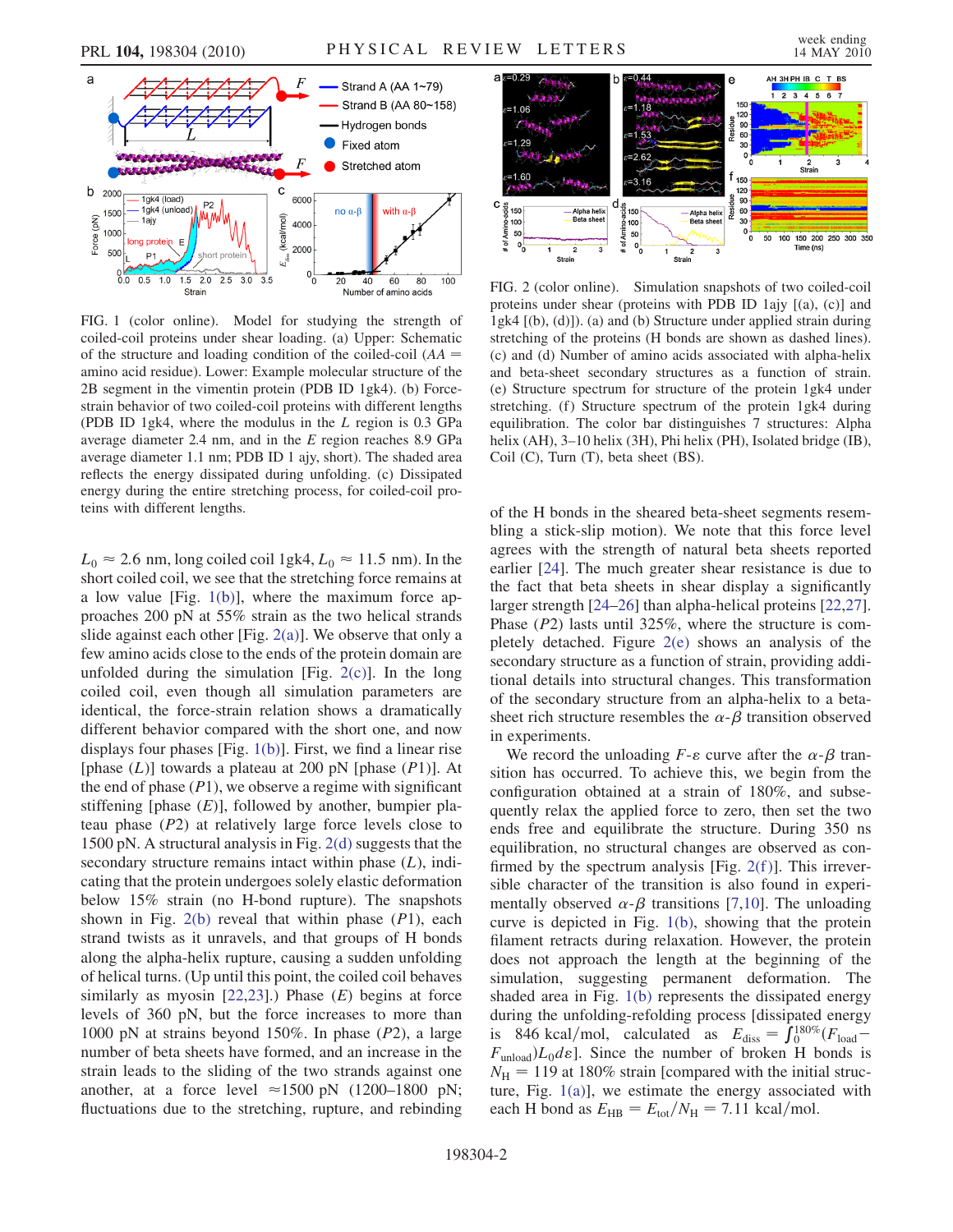The initiation of the  $\alpha-\beta$  transition process features three major phases. From phase  $(L)$  onwards, a single turn in the middle of the intact strand unravels locally inside one of the alpha helices (this explains why the ultimate force in this phase approaches the unfolding force of a single alpha helix). This structural defect, locally highly flexible, forms a nucleation point from which on nearby amino acids begin to unfold, turning them into random coils, as shown in Fig. [2\(b\)](#page-1-1) at  $\varepsilon = 0.44$  (the increase in flexibility can be explained by the significant decrease in persistence length, from several tens of nanometers for an alpha helix to approximately 0.4 nm for a random coil). The increasing number of unfolded turns in both helices increases the probability for hydrophobic interactions to take effect, which squeezes two unfolded turns together to form a first parallel beta-sheet cluster [Fig. [2\(a\)](#page-1-1),  $\varepsilon = 1.29$ ; Fig. [2\(b\),](#page-1-1)  $\varepsilon = 1.18$ ], here referred to as a beta-sheet seed. In the shorter coiled coil, there is either no beta-sheet seed or the beta-sheet seed is not strong enough to induce further unfolding of alpha-helical turns, and rather ruptures, leading to interprotein sliding [Figs. [2\(a\)](#page-1-1) and [2\(c\)\]](#page-1-1). In the longer coiled coil, however, the beta-sheet seed acts as an effective clamp that prevents sliding and thereby enforces unfolding of all other alpha-helical turns [Fig. [2\(b\),](#page-1-1)  $\varepsilon = 1.53$ ], resulting in the occurrence of the transition process throughout the rest of the chain [Fig.  $2(d)$ ]. At the end of the transition process, the structure is composed of an array of many small beta-sheet clusters [Fig. [2\(b\)](#page-1-1),  $\varepsilon = 2.62$ ]. The key to understand this process is to consider the ratio of the strength of the betasheet seed  $(f_B)$  versus the strength of the alpha helix  $(f_A)$ , where the ratio of  $f_B/f_A$  controls whether  $(f_B/f_A \ge 1)$  or not  $(f_B/f_A < 1)$  the  $\alpha$ - $\beta$  transition occurs.

The off rate of a reference structure (alpha helix or beta sheet) with a reference length  $N_0$  is [\[27–](#page-3-26)[29](#page-3-27)]:  $\chi_0$  =  $\omega_0 \exp[-(E_b - F_0 x_b)/(k_B T)]$ , where  $\omega_0 = 10^{13} \text{ s}^{-1}$  is the natural frequency of bond vibration [[30](#page-3-28)],  $x_b$  the unfolding transition point,  $k_B$  the Boltzmann constant, $E_b$  the energy barrier,  $F_0$  the averaged unfolding force, and T the temperature. The off rate of alpha helices of general length N is  $\chi = \omega_0(N/N_0) \exp[-(E_b - f_A x_b)/(k_B T)]$ , which considers the fact that alpha-helical turns are arranged in series (so that increasing the length increases the probability of unfolding). Noting the fact that pulling speed  $v = \chi x_b$  is constant, we obtain

<span id="page-2-0"></span>
$$
f_A(N) = F_0 - \frac{k_B T}{x_b} \ln \left( \frac{N}{N_0} \right) \sim -\ln(N). \tag{1}
$$

We note that longer alpha helices result in a reduced mechanical strength with a negative logarithmic dependence on N, a finding that has been validated in experiments and simulations [[31](#page-3-29)]. We now calculate the strength of the beta-sheet seed,  $f_B$ . The energy barrier in the betasheet shearing is  $E_b = E_{HB} n_{cr}$ , where  $n_{cr} = 3-4$  is the number of H bonds that are involved in a unit rupture event <span id="page-2-1"></span>[\[32\]](#page-3-30). Combining with the expression of  $\chi_0$ , we arrive at

$$
f_B(n_{\rm cr}) = \frac{1}{x_B} \bigg[ k_B T \ln \bigg( \frac{\nu}{\omega_0 x_B} \bigg) + E_{\rm HB} n_{\rm cr} \bigg] \tag{2}
$$

where  $\nu$  is the pulling speed and  $x_B$  the rupture distance along the shearing direction. Since the size of the betasheet seed is constant at  $n_{cr}$  regardless of the length of the alpha-helical proteins in the coiled coil,  $f_B(n_{cr}) = f_B$  = const.

We now identify numerical values of the parameters in Eqs. [\(1](#page-2-0)) and [\(2\)](#page-2-1) directly from the atomistic model. For Eq. [\(1\)](#page-2-0), the strength of an alpha-helical protein with  $N_0$  = 79 at 0.01 Å/ps pulling speed is  $F_0 = 200$  pN, and  $x_b =$  $0.2 \text{ Å}$  (parameters extracted from a pulling experiment of a single alpha-helical protein [[27](#page-3-26)]). For Eq. ([2](#page-2-1)),  $E_{HR}$  = 7.11 kcal/mol (close to the value predicted from density functional theory [\[33\]](#page-3-31)), and  $x_B = 4$  Å [[25](#page-3-32)]. As shown in Fig. [3\(a\)](#page-3-33),  $f_B$  of an initial beta-sheet seed falls within the range of 346.5  $\pm$  61.5 pN, whereas  $f_A$  varies greatly as a function of the length. The condition  $f_B = f_A(N_{cr})$  yields the critical amino acid number  $N_{cr} = 41 \pm 12$  from which on the  $\alpha$ - $\beta$  transition occurs.

We carry out simulations for 13 different coiled-coil proteins [corresponding PDB IDs shown in Fig. [3\(b\)\]](#page-3-33), and measure the probability for the occurrence of the  $\alpha$ - $\beta$  transition). The results reveal that the points fall in two distinct regions and that the transition occurs at a critical number of  $N_{cr} = 38.7$  amino acids (5.7 nm), which agrees with the theoretical analysis, thus corroborating the concept of a critical length for the  $\alpha$ - $\beta$  transition. It is noted that the outcome of the test for each protein is very robust. However, there are greater fluctuations for those proteins near the critical length (for these, the repeated simulations give appropriate statistics and convergence).

We find that the critical length decreases slightly under extreme variations of the pulling speed. For example, at  $v = 0.005$  Å/ps, we obtain  $F_0 = 167$  pN,  $f_B = 340$  pN, and  $N_{cr} = 34$ ; at  $v = 0.002 \text{ Å/ps}$ ,  $F_0 = 146 \text{ pN}$ ,  $f_B =$ 330 pN, and  $N_{cr} = 32$ ; at  $v = 0.001 \text{ Å/ps}$ ,  $F_0 =$ 116 pN,  $f_B = 323$  pN, and  $N_{cr} = 29$ . At vanishing pulling velocities corresponding to experimental and physiological conditions (at 1  $\mu$ m/s and less), we estimate a critical number of 26 amino acids, or 3.8 nm ( $F_0 = 14$  pN,  $N_0 =$ 288,  $x_b = 1.2$ ,  $f_B = 96$  pN, and  $N_{cr} = 26$  based on asymptotic strength estimates as reported in the early work [[25](#page-3-32)–[27](#page-3-26),[34](#page-3-34)]) [Fig. [3\(c\)](#page-3-33)].

Because of the distinct force-strain behavior, the critical length has major implications for the energy dissipation capacity of a protein filament [Fig. [1\(c\)](#page-1-0)]. Notably, energy dissipation increases manifold with the protein's length in the second regime where the  $\alpha$ - $\beta$  transition occurs. This finding provides a potential explanation for the universality of long alpha-helical protein filaments in mechanically relevant proteins in biology, as they provide an innate